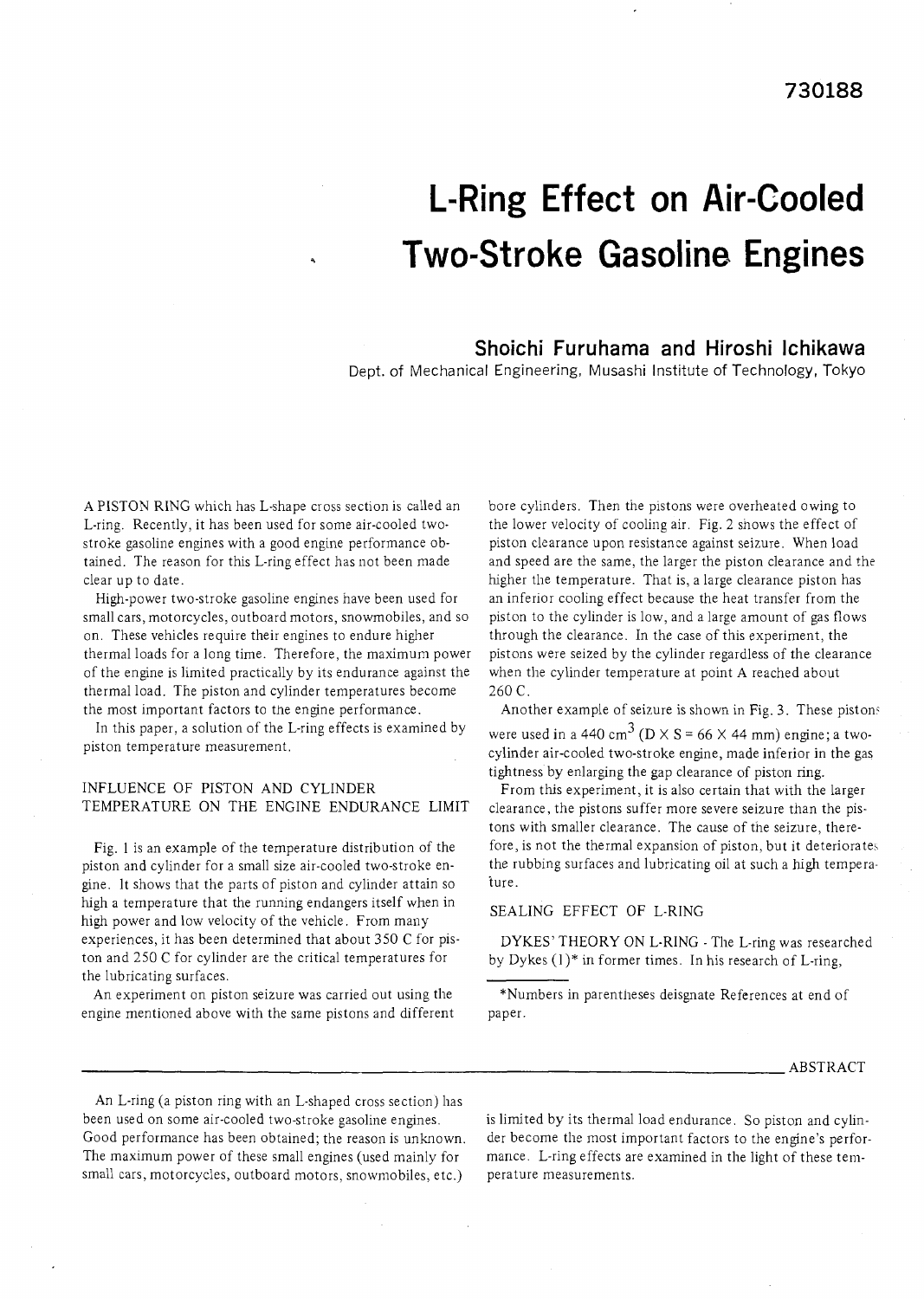



Fig. 1 -Temperature distribution on exhaust port side of 50 cm **<sup>3</sup>** motorcycle; air-cooled two-stroke, under full load at 6000 rpm and 40 km/h cooling air





N Normal rings and normal clearance cylinder ( a ) Large gap rings and normal clearance cylinder ( **b)** Large gap rings and 0.05mm over size cylinder ( c ) Large gap rings and 0.lOmm over size cylinder



Fig. 3 - Seized pistons of 440 cm<sup>3</sup> snowmobile engine and engine performance. A - Seized pistons; B -Maximum output with seized piston

Fig. 2 - Effect of piston clearance upon seizure under full load and 20 km/h cooling air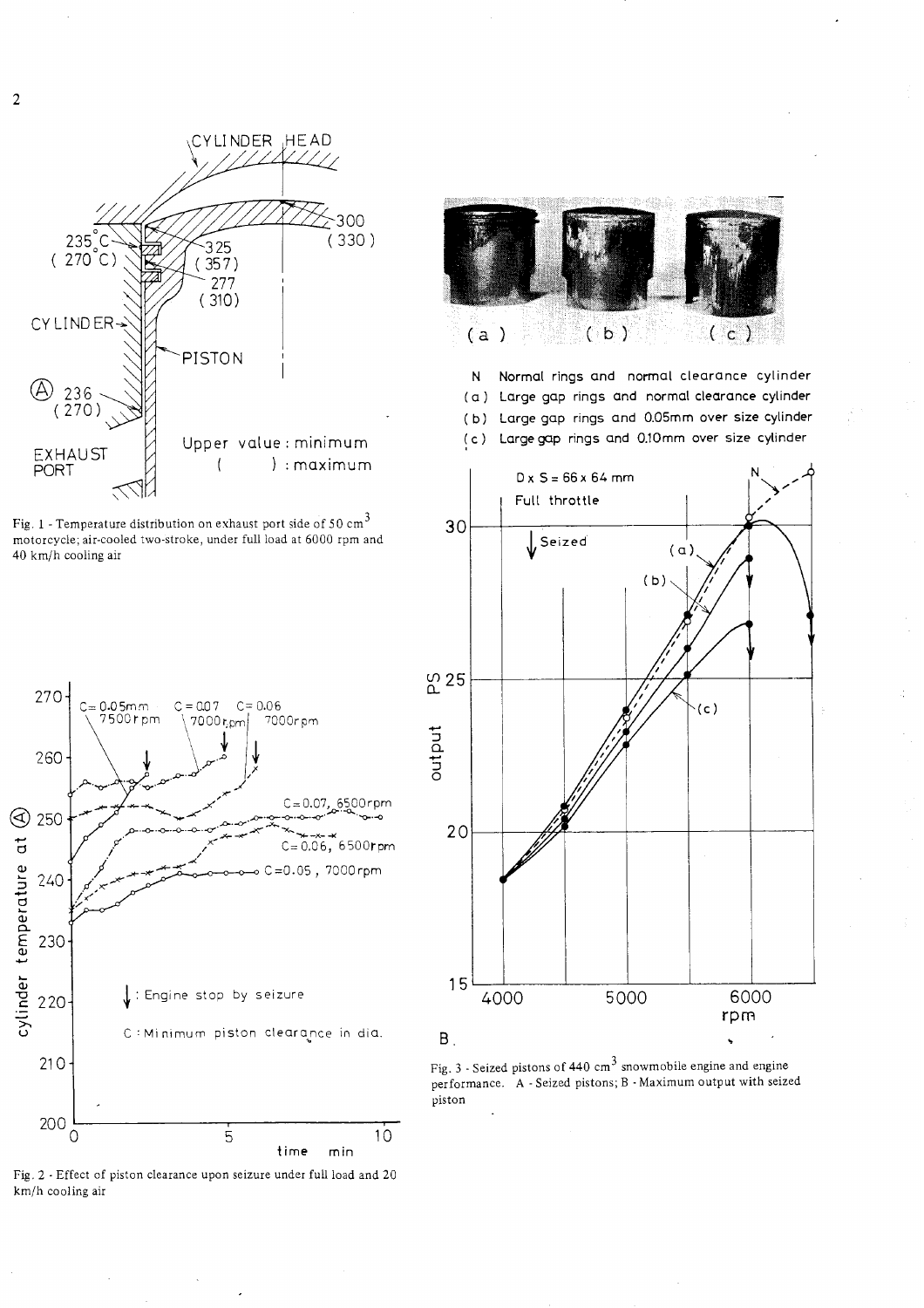

Fig. 4 - Pressure distribution around top ring. A - Pressures upper and lower the top ring; B - Lower surface contact; C - Upper surface contact; D - L-ring

Dykes emphasized on sealing effect of L-ring as follows: when a ring makes contact with the lower surface of the groove, the radial pressure distribution is explained as shown in Fig. 4B (2), where the force acting to the cylinder surface is

$$
F = Bp_e + Bp_1 - B\left(\frac{p_1 + p_2}{2}\right) = B\left(p_e + \frac{p_1 - p_2}{2}\right)
$$
 (1)

where:

 $p_e$  = elastic pressure of the ring.

It must be balanced to the hydrodynamic lubricating load capacity, that is

$$
F = \int_{0}^{B} p_R dx
$$
 (2)

So the ring never goes away from the cylinder surface.

If the ring lifted up and made contact with the upper surface of the groove by an inertial and frictional force, in spite of the large pressure difference  $(p_1 - p_2)$ , the pressure distribution would change as shown in Fig. 4C. In this case, the direction of radial force would turn inward and its force would be

$$
F = B\left(\frac{p_1 + p_2}{2}\right) - B(p_e + p_2) = B\left(\frac{p_1 - p_2}{2} - p_e\right) \tag{3}
$$

So the ring would go away from the cylinder surface, and blowby would increase excessively. It is understood from Fig. 4D that the L-ring seems to be an effective countermeasure for avoiding this danger.

In general, however, this phenomenon never occurs. The first reason is that the top ring does not lift up at the wide open throttle running, even at very high speed. When a friction and conglutination force are neglected, the lift up of the piston ring must occur under the following condition:

$$
\frac{W}{g} \alpha \left\langle \frac{p_1 - p_2}{2} \right\rangle T \text{ or}
$$
\n
$$
\frac{B\gamma}{g} \alpha \left\langle \frac{p_1 - p_2}{2} \right\rangle
$$
\n(4)

where :

 $\gamma$  = density of ring material

 $\alpha$  = acceleration of the ring

Fig. 5 shows a comparison of each value of the left and right side of Eq. 4 (calculated from Fig. 4A). It is understood that the top ring never lifts up. For the second reason, even if a ring lifted up, it does not go inward from the cylinder wall so far as elastic pressure  $p_e$  is larger than the  $(p_1 - p_2)/2$ ; that is

3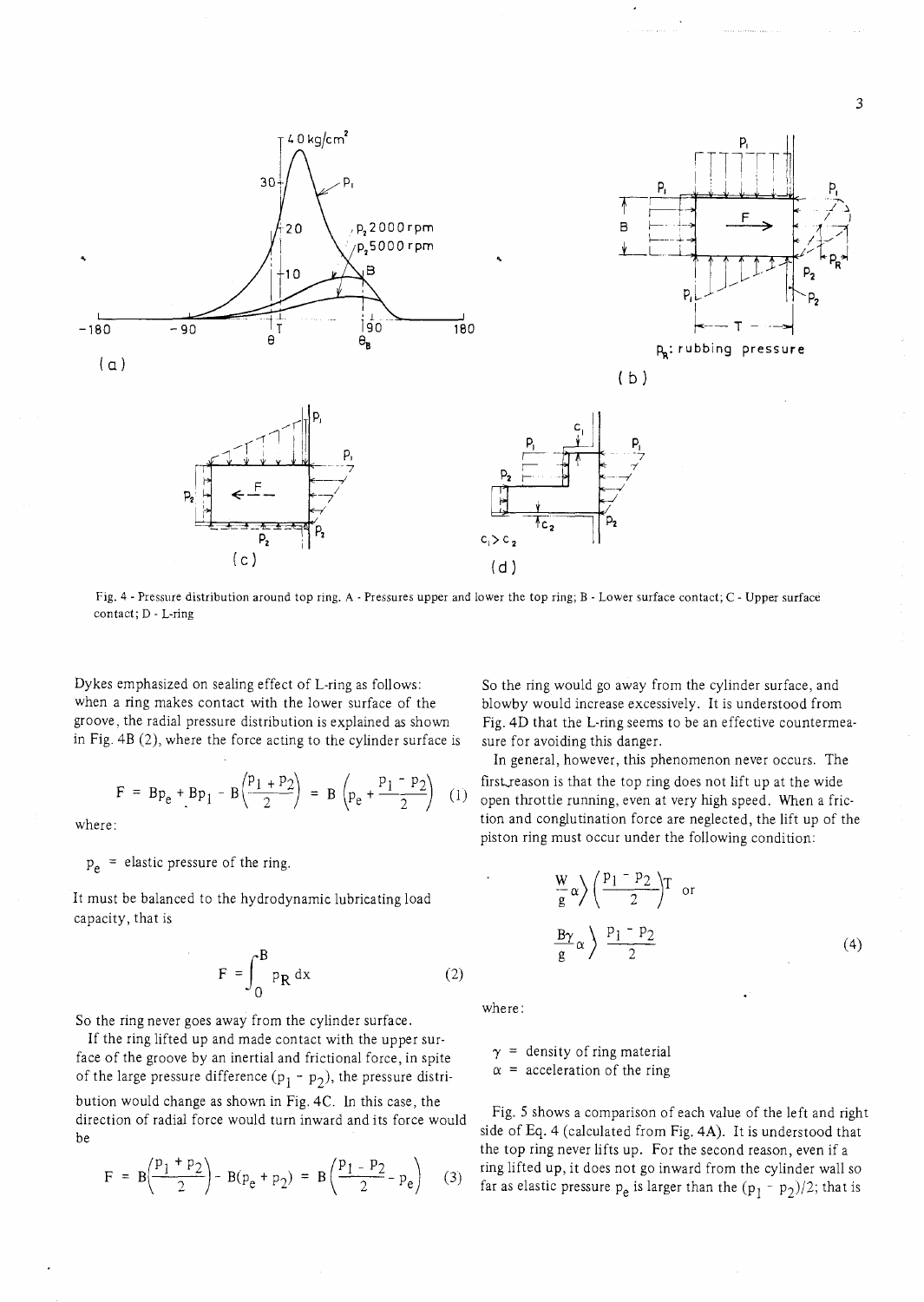

- 1. Piston body
- 2. Separate piece of top land
- 3. Separate piece of second land
- 4. Top ring
- 5. Second ring
- 6. Oil ring
- 7. Electrode for capacitance
- 8.  $p_2$  gas passage
- 9. Elastic plate for  $p_2$  measurement
- 10. Bakelite piece
- 11. Coil
- 12. Lead wires
- Fig. 6 -Test piston consisted of three pieces



Fig. *5* -Comparison of axial forces of pressure and inertia to ring

$$
p_e \bigg\rangle \frac{p_1 - p_2}{2} \tag{4.1}
$$

from Eq. 3.

It is possible for a ring to lift up and also to go inward only when the condition fulfills Eqs. 4 and 5 at the same time. rhat is:

$$
\frac{B\gamma}{g} \left\langle \frac{p_1 - p_2}{2} \right\rangle p_e \tag{6}
$$

In order that the ring detaches itself from the cylinder wall,  $p_{\alpha}$ should be smaller than  $\frac{B\gamma}{g}\alpha$ .

For example,  $B = 0.2$  cm,  $\gamma = 0.0073$  kg/cm<sup>3</sup>, and  $\alpha = 1000$ g, then  $1.46$   $p_e$  kg/cm<sup>2</sup>. After all, in the case of usual rec-

tangular top ring, it never lifts up and never goes away; therefore. excessive blowby never occurs. On this point, the L-ring effect is out of discussion.

LOWER SURFACE CONTACT OF L-RING TO THE GROOVE - On the other hand, as the L-ring, to make matters worse, has a weakpoint (which will be described below), it must be used carefully.

Axial movements of some piston rings have been measured by a special device [Fig. *6(3)]* in a water-cooled four-stroke automobile gasoline engine. Fig. 7 shows a typical record of axial movements of two rings and changes of pressure  $p_1$  and

 $(5)$   $p_2$ . Fig. 8 shows a record of the rectangular rings of  $p_e = 1.7$ 

 $kg/cm<sup>2</sup>$ , in which it is clarified that the top ring does not lift up until high speed. Fig. 9 shows a case of L-ring as the top ring with large elastic pressure  $p_e( = 2.4 \text{ kg/cm}^2)$ . The uppermost line of Fig. 10 is a typical movement of L-ring. Only at position c in Fig. 10, in which the pressure  $p_1$  is high, does the lower surface of the L-ring make contact completely with the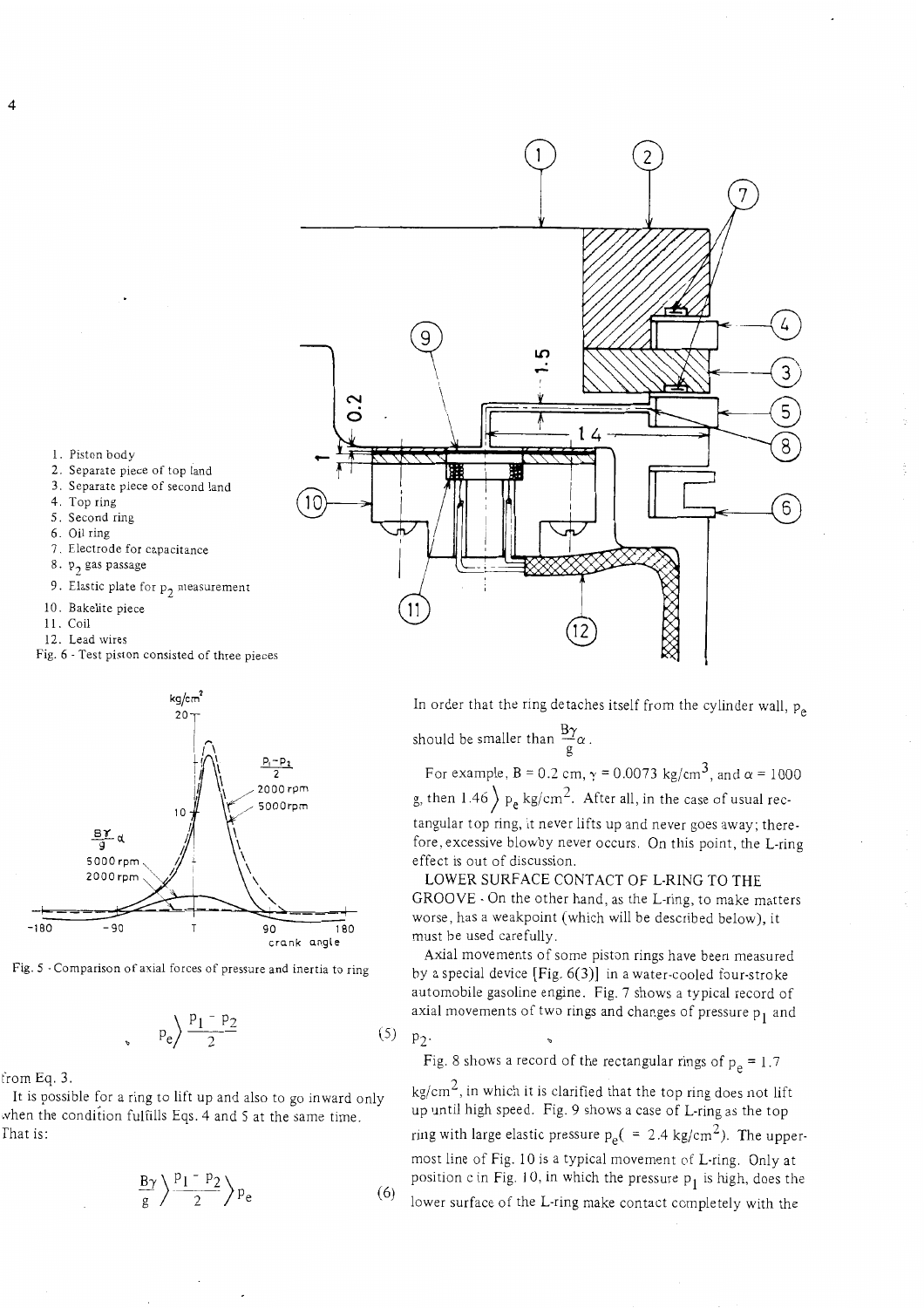

Fig. 8 - Effect of engine speed under full load ring in case of rectangular **1999** *PHONE PHONE PHONE PHONE PHONE PHONE PHONE PHONE PHONE PHONE PHONE PHONE PHONE PHONE PHONE PHONE PHONE PHONE PHONE* 

3000 rpm

 $\frac{1000 \text{ rpm}}{}$ 

5000 rpm





4000 rpm



groove surface. At position b in Fig. 10, it does not make contact because the L-ring deforms in arch-shape in the cylinder (Fig. 11) by the elastic force. So that, at position b in Fig. 10, the blowby through the L-ring may increase.

Using a weak L-ring ( $p_e = 0.38$  kg/cm<sup>2</sup>), however, as the deformation is small, the contact of the lower surface of Lring is improved (Fig. 12).

Lastly, the amount of blowby is measured in the same engine as above, with pistons having only one compression ring. As a result, the deformation effect of L-ring on the blowby is proved again (Fig. 13). In this figure, "Lap" means that the ring is finished with lapping its lower surface after inserting the ring into a lapping device whose bore is coincident with that of the test engine cylinder. That is, the L-ring is not more effective in gas tightness than the usual rectangular ring: and the weaker in elastic pressure the L-ring is, the more it approaches the rectangular ring in gas tightness.

## L-RING EFFECT ON OUTPUT PERFORMANCE

TEST ENGINE - For the purpose of this experiment, two types of two-stroke gasoline engines were used.

Type A - Two cylinders ( $D \times S = 61.5 \times 60$  mm), 360 cm<sup>3</sup>, air-cooled light car engine.







Fig. 11 - L-ring deformation in arch-shape

Type B (produced by Tohatsu Co.) - Two cylinders ( $D \times S =$ 66 X 64 mm), 440 cm<sup>3</sup>, air-cooled snowmobile engine.

Pistons and rings for the experiment were produced in special form and size to serve each purpose. These engines ran at the conditions of minimum spark advance and leanest air-fuel

ratio for best torque; each lubricant-fuel ratio was about 1 *:30.*  INFLUENCE OF RING SHAPE AND GROOVE POSITION -

Engine A - The test engine piston had three compression rings. The test was carried out using the three arrangements of the piston ring as shown in Fig. 14. The engine performance of Fig. 15 was obtained. It was found that each arrangement does not have the same maximum power. but the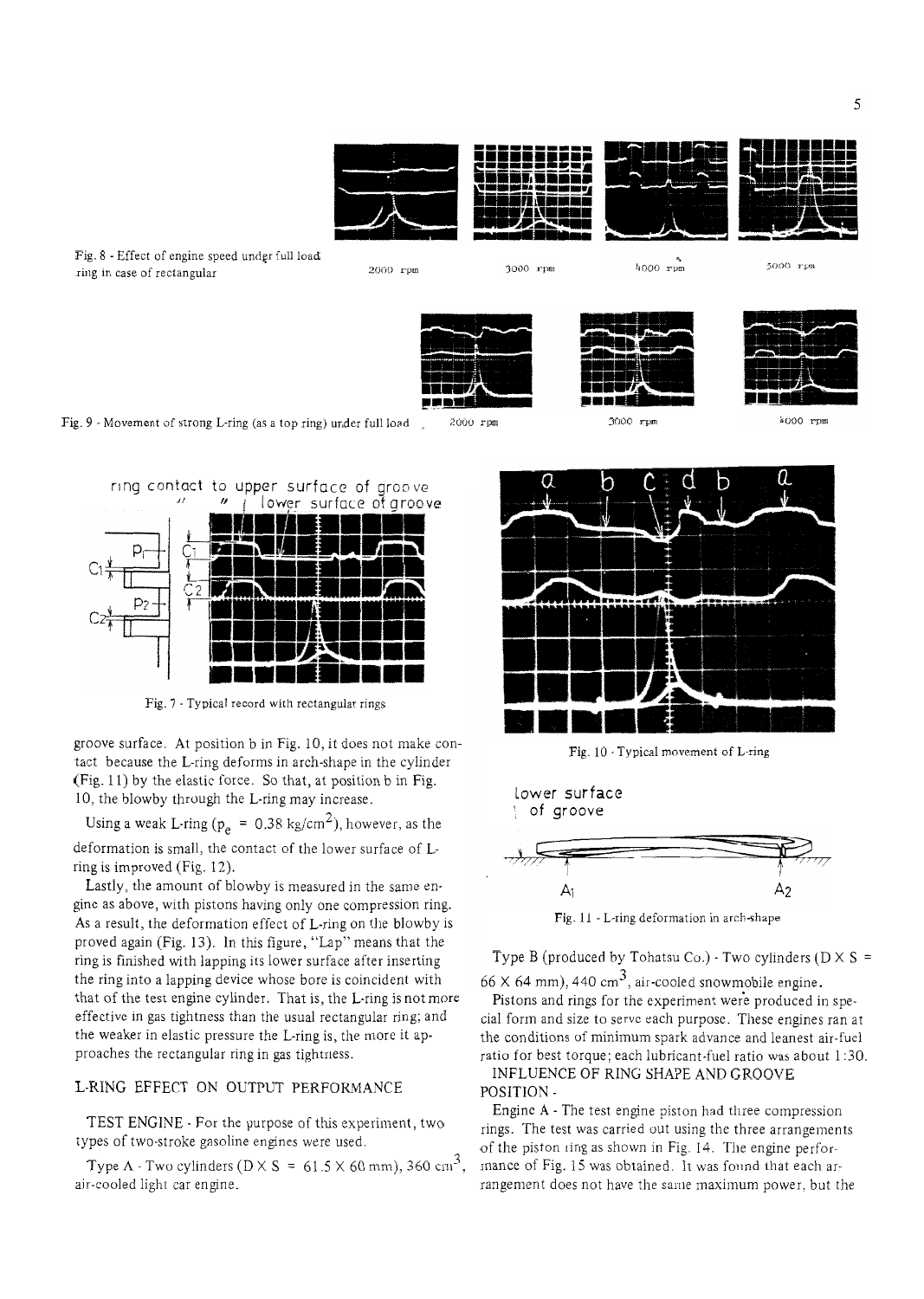

Fig. 12 - Movement of a weak L-ring (as a top ring) under full load



Fig. 13 - Amount of blowby in 1300 cm3 automobile engine with one compression-ring piston. A - Full load; B - Half load



i<br>S

Fig. 14 -Test pistons and rings for engine A. **A** - Rectangular top ring, lower position; B - Rectangular top ring, upper position; C - L top ring; D - Ring cross section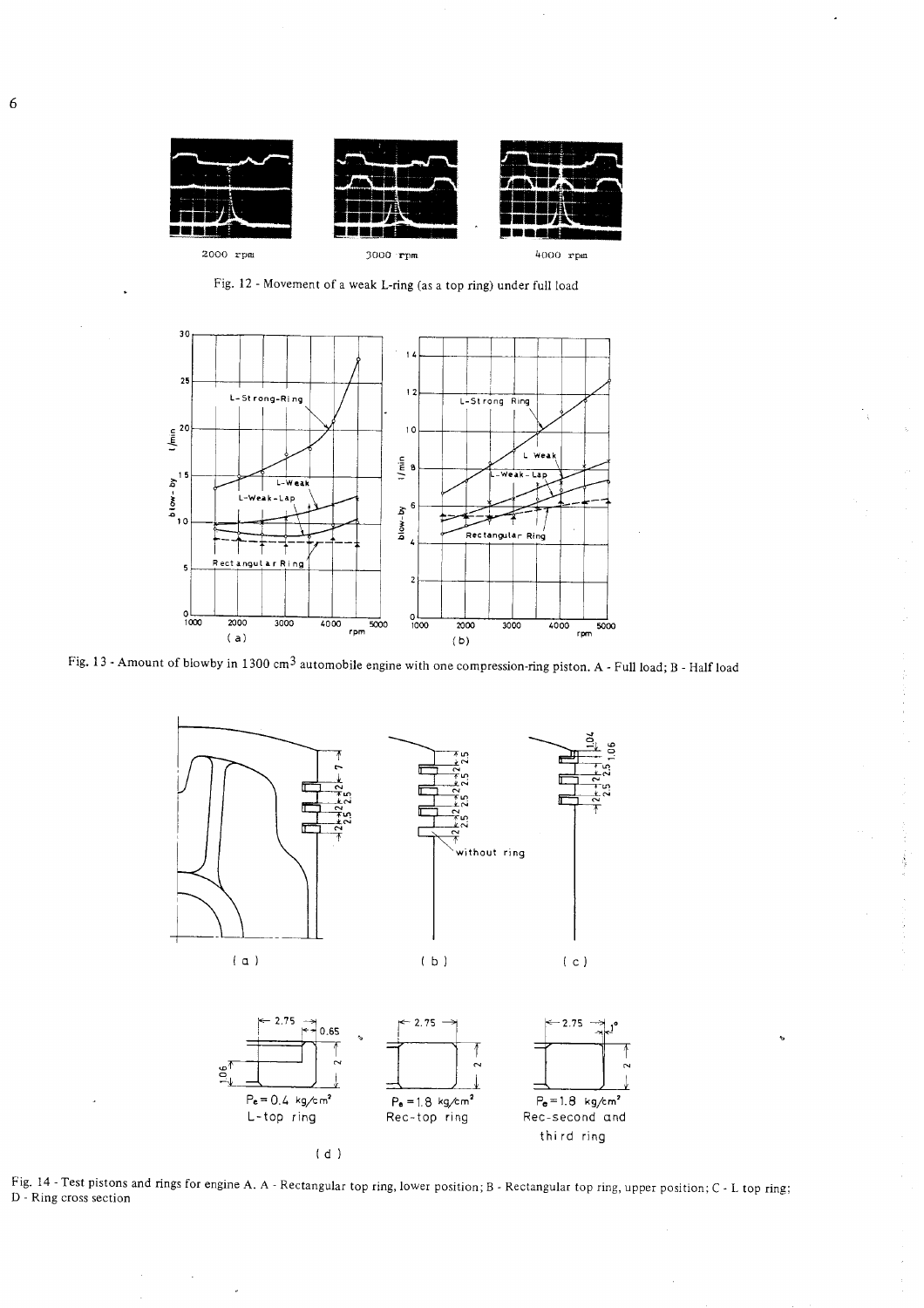

 $\frac{1}{2} \frac{d \tilde{\psi}}{d \tilde{\psi}}$ 



Fig. 16 - Test pistons and rings for engine B. **A** - Rectangular-7 mm; B - Rectangular-2.5 mm; D - L-2.5 mm; E - L-ring; F - Ring cross sections

 $\bar{\mathbf{v}}$ 

 $\mathcal{L}^{\pm}$ 



Fig. 15 - L-ring effect on maximum power in engine **A** 

 $\rightarrow$  .





and a company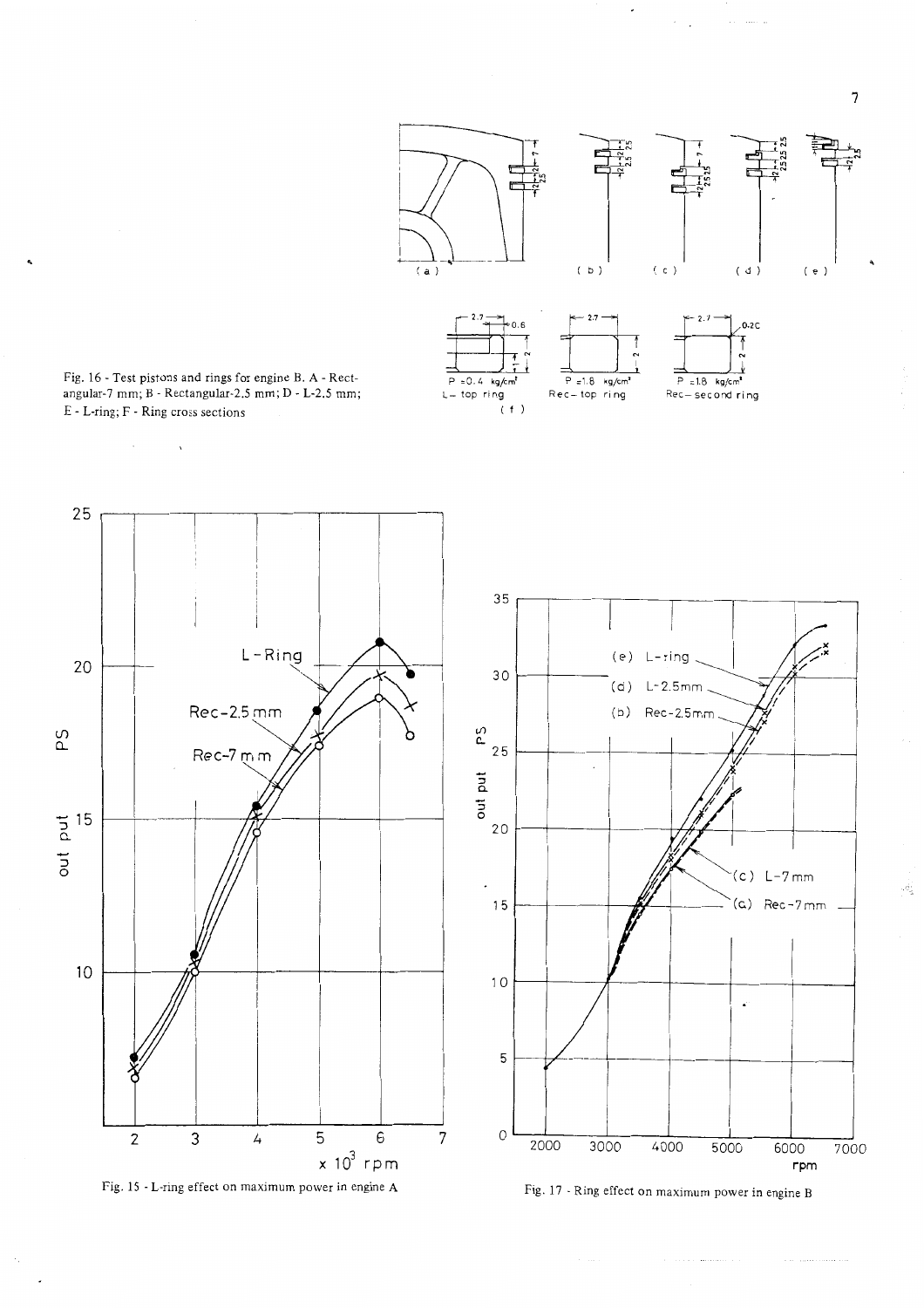

Fig. 18 - Combustion chamber across and circular band method used in this experiment

L-ring is superior to the rectangular ring. Another important matter is that the engine with the upper position of the ring has much more power than with the lower position. Therefore, the usefulness of the L-ring is caused by either its Lshape or the fact that the L-ring can be positioned at the uppermost of piston shoulder.

Engine B - The piston of this engine had two compression rings. The ring arrangements of the test pistons are shown in Fig.  $16$ ; (A) is the lower position of the rectangular rings, (B) the upper one. In  $(C)$  and  $(D)$ , the L-top ring is in the same positions respectively as  $(A)$  and  $(B)$ ;  $(E)$  is in the usual L-ring position.

As a result, a performance as shown in Fig. 17 was obtained, clarifying the following:

1. The higher the ring position, the more power is obtained regardless of the ring shape.

2. When the position is 7 mm lower than the upper edge,





Fig. 19 -Two sets of piston temperature measurement device; A - Engine A; B - Engine B

the engine cannot run for a long time at a speed higher than about 5000 rpm because of potential seizure.

3. L-ring output is a little greater than with the rectangular ring at the same position.

### L-RING EFFECT ON THE PISTON TEMPERATURE

## TEMPERATURE MEASUREMENT OF THE PISTONS - Temperature measurement of the high-revolution two-stroke engine was difficult because the connection of lead wires between the piston and the stational place was not easy.

In this experiment "Combustion Chamber Across and Circular Band Method"  $(4, 5)$  was used. The thermocouple wires of iron and constantan were 0.15 mm in diameter, enamelcoated and glasswool was wound on them. A spherical hot junction of 1 mm in diameter was made by silver soldering. Each hot junction was plugged onto the piston surface. Thermocouple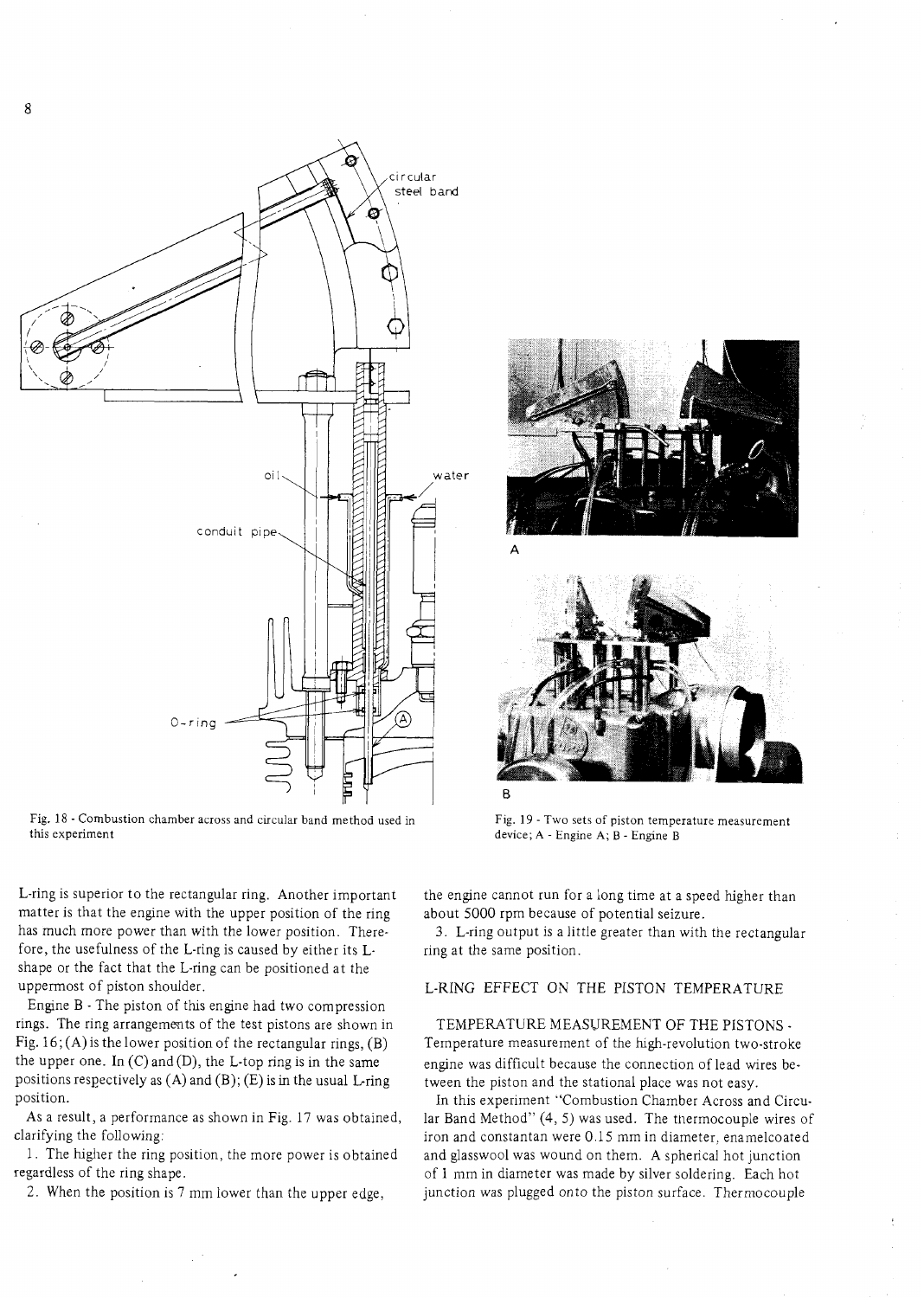





wires were cemented with thermostable bond in the conduit found: first, that each temperature of two pistons is not the pipe which was fixed to the piston head, so the pipe recipro-<br>same, and that the maximum difference attains about 30 C; cated across the combustion chamber. The wires were stuck second, at maximum power, a part of the piston attains the on a circular steel band from the top of the pipe to the sta- critical temperature for seizure. tional place (Fig. 18). The weakest endurance point of this Fig. 21 shows the cooling effect of L-ring on the piston. Cer-

engine A and B, each of which used two sets to measure the temperatures of a piston under the same power, the temperatemperatures of two pistons. ture difference becomes much larger (Fig. 22).

shown in Fig. 20 from which two important matters are the piston, an isothermal chart was obtained by hardness

apparatus was to overheat a part of the pipe just above the tainly, the piston with the L-ring has lower temperatures, and piston head of Fig. 18. the piston with rectangular rings at the upper position also has Fig. 19 shows an exterior veiw of this apparatus installed on lower temperatures than at the lower position. Comparing the

Engine A - One example of the measuring temperature is In order to understand the heat flow in the shoulder part of

9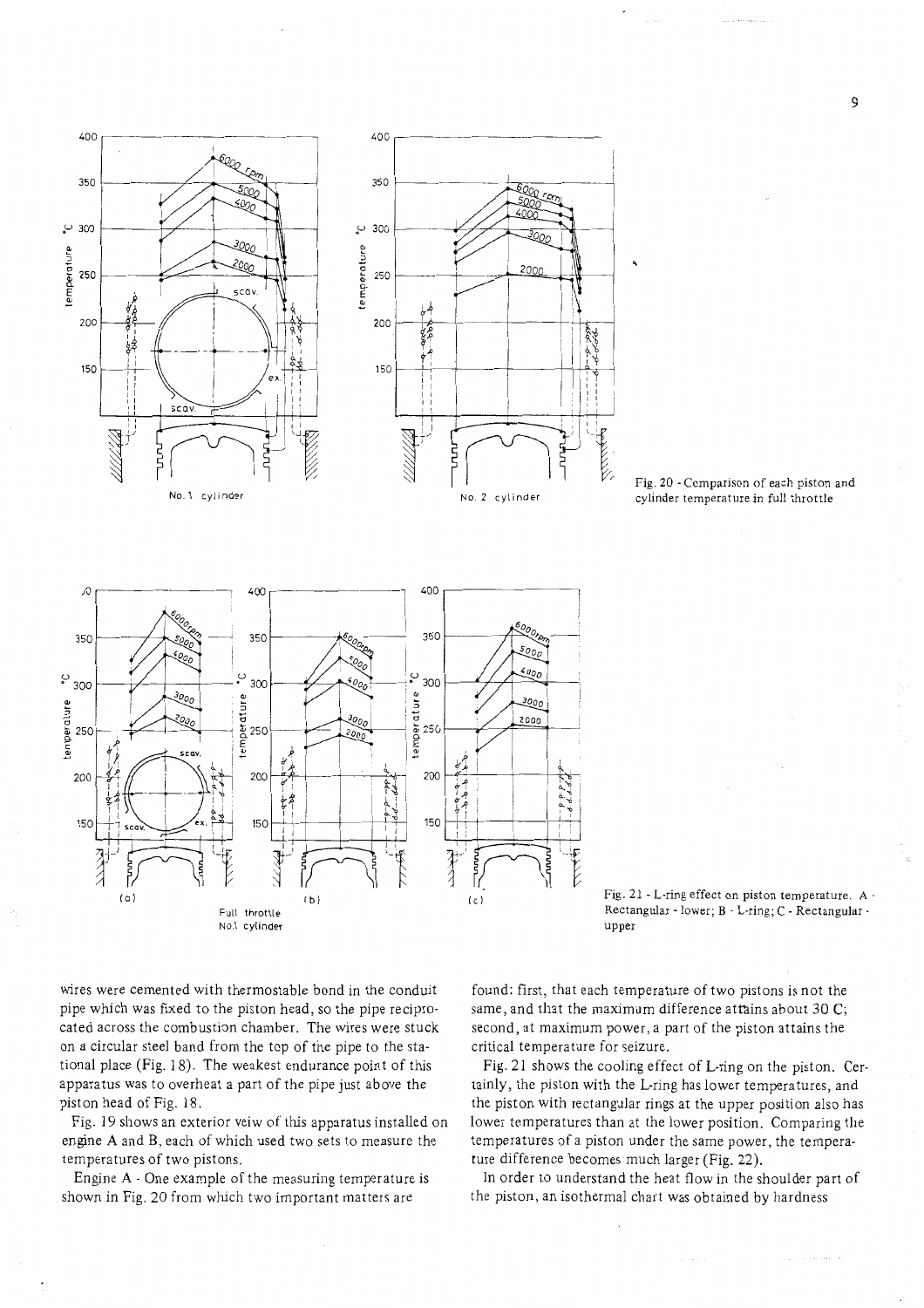

Fig. 23 - Isothermal chart on rectangular-lower piston



Fig. 22 - Piston temperature against power output

method. Fig. 23 is the result in the case of the piston with rectangular ring in the lower position. It is made clear from this that the heat flows into the piston not only from the crown surface, but also from the top land. Each piston with rectangular-lower, rectangular-upper, and L-ring has an area of the top land peripheral surface of 13.5  $\text{cm}^2$ , 5.8  $\text{cm}^2$ , and 2.0  $\text{cm}^2$ , respectively. On the other hand, the area of crown surface is 29.7 cm<sup>2</sup>. The further up the piston ring, the more effective the cooling of the piston. The first reason for this is the flow path of heat from the crown surface to the piston ring is short. The second reason is the amount of heat inflow from the top land to the piston is reduced. Therefore, it is certified that the cooling effect of the L-ring is caused by the situation of the ring, but is not caused by the sectional shape of L-ring.

Engine B - Using the pistons with lower positioned rings, as it was in danger of seizure during the high speed and long period running, the temperature measurement experiment was limited to the engine speed at which the maximum temperature reached about 370 C. The piston with 7 mm depth ring was limited to the 4500 rpm maximum speed. From these experimental results, temperature distributions are compared with those of each ring position and each ring shape in Fig. 24. It is clear that the lower the position of the rings, the higher the piston temperature becomes. The temperature on the crown, especially, has a large difference. Then the 7 mm depth ring position could not be used practically in this engine. When the ring positions of the L-ring and the rectangular ring are the same, the piston temperature of L-ring is almost the same or a little higher.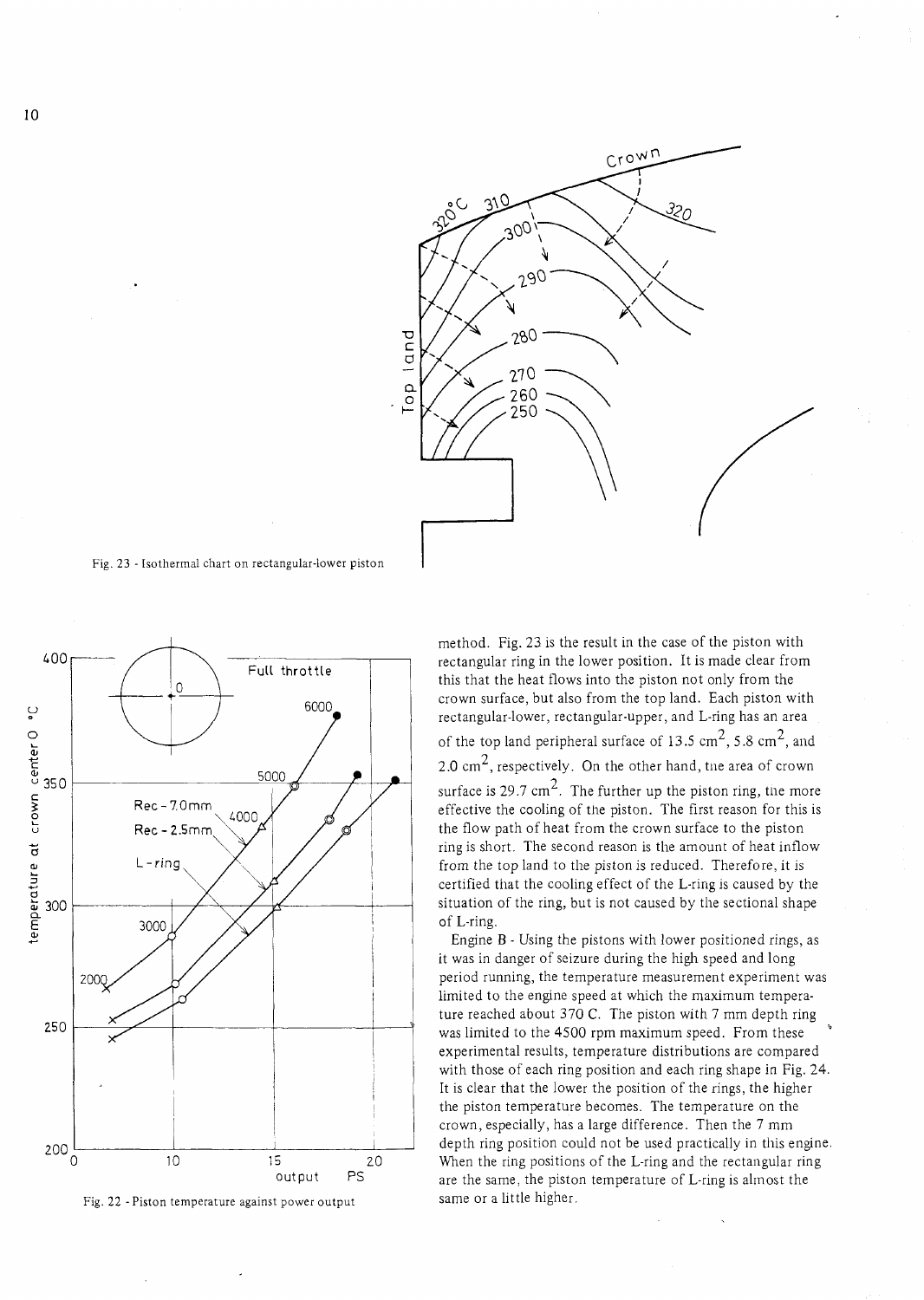









Fig. 24 - Influence of piston ring shape and position on piston temperature when full open throttle in high temperature cylinder of engine B. A - Rectangular-7 mm; <sup>B</sup>- L-7 mm; C - Rectangular-2.5  $\textnormal{mm};\textnormal{D}$  - L-2.5  $\textnormal{mm};\textnormal{E}$  - L-ring

 $11$